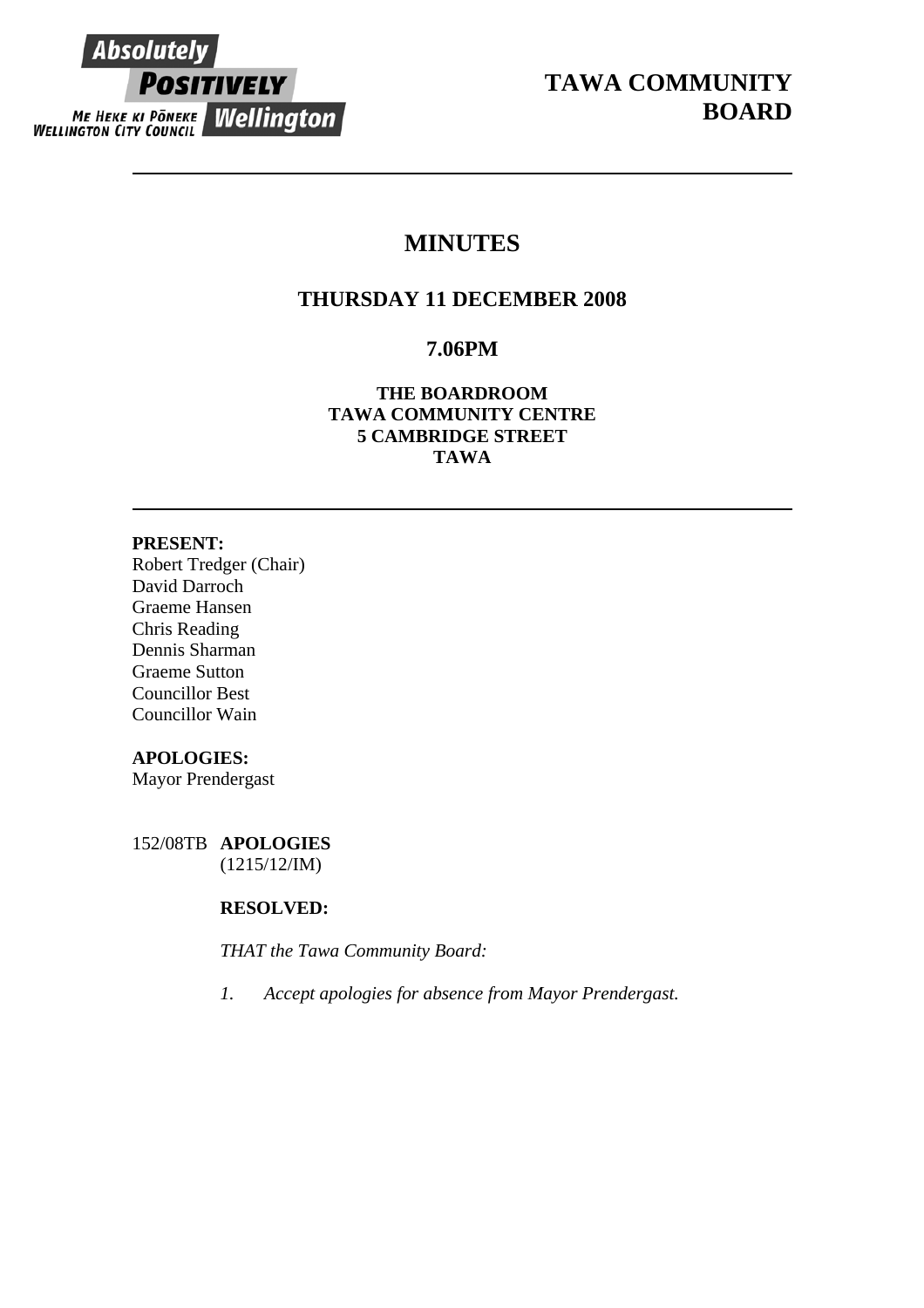## 153/08TB **MINUTES FOR CONFIRMATION** (1215/12/IM)

## **RESOLVED:**

### *THAT the Tawa Community Board:*

*1. Approve the minutes of the meetings held on Thursday 13 November having been circulated, be taken as an accurate record of that meeting.* 

## 154/08TB **CONFLICT OF INTEREST DECLARATIONS** (1215/12/IM)

#### **NOTED:**

There were no conflicts of interest.

## 155/08TB **PUBLIC PARTICIPATION** (1215/12/IM)

#### **NOTED:**

- 1. Collin Miller representing the Tawa Emergency Management Group addressed the meeting regarding the review of the Wellington Emergency Management Office.
- 2. Ray Lindsay representing the Tawa Progressive and Ratepayers Association raised the issue of night time safety on Middleton Road, the potential hazard of the closed Caltex petrol station and the disruption to traffic caused by road works on the Main Road at McClellan Street and Oriel Ave.

### 156/08TB **POLICING IN TAWA** (1215/12/IM) (ORAL REPORT)

## **NOTED:**

Due to leave and operational requirements there was no Policing in Tawa update.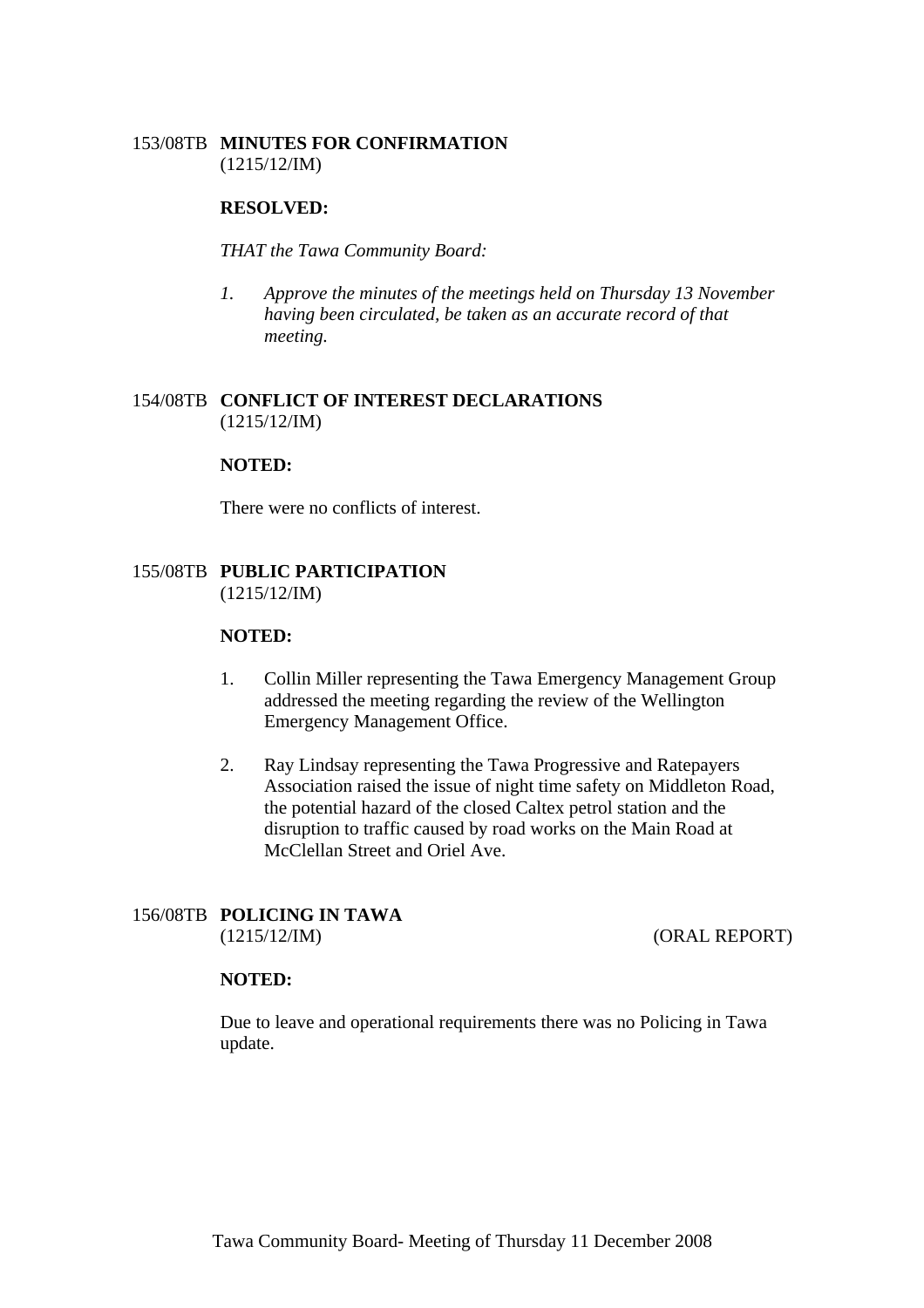### 157/08TB **TAWA VOLUNTEER FIRE BRIGADE** (1215/12/IM) (ORAL REPORT)

#### **NOTED:**

Station Officer Bert Campbell was in attendance for this item. Mr Campbell advised that the Brigade had received their new fire appliance and it was fully functional. He gave a summer safety message on having a Barbeque, and if using your caravan install a smoke detector and fire extinguisher.

(Councillor Best left the meeting at 7.37pm.)

## 158/08TB **TAWA COMMUNITY BOARD ATTENDANCE AT THE 2009 NEW ZEALAND COMMUNITY BOARDS CONFERENCE – CHRISTCHURCH, 19 – 21 MARCH 2008**

Report of Fiona Dunlop – Senior Committee Adviser, Democratic Services. (1215/12/IM) (REPORT 3)

#### **RESOLVED:**

*THAT the Tawa Community Board:* 

- *1. Receive the information.*
- *2. Note that Council approved the attendance of two members from the Tawa Community Board at the 'New Zealand Community Boards' conference to be held in Christchurch from 19 – 21 March 2009 and agree that the costs associated with attending the meeting are met from the Elected Members Budget (GVEM01).*
- *3. Nominate Graeme Hansen and Dennis Sharman of the Tawa Community Board to attend the New Zealand Community Board Conference and that Robert Tredger attend the conference if one of the approved attendees is unable to attend.*
- *4. Note that a report back on the meeting will be presented to the Tawa Community Board in accordance with Council policy.*

#### **NOTED:**

The resolution differs from the recommendations in the officer's report as follows:

The Community Board added the words in **bold**.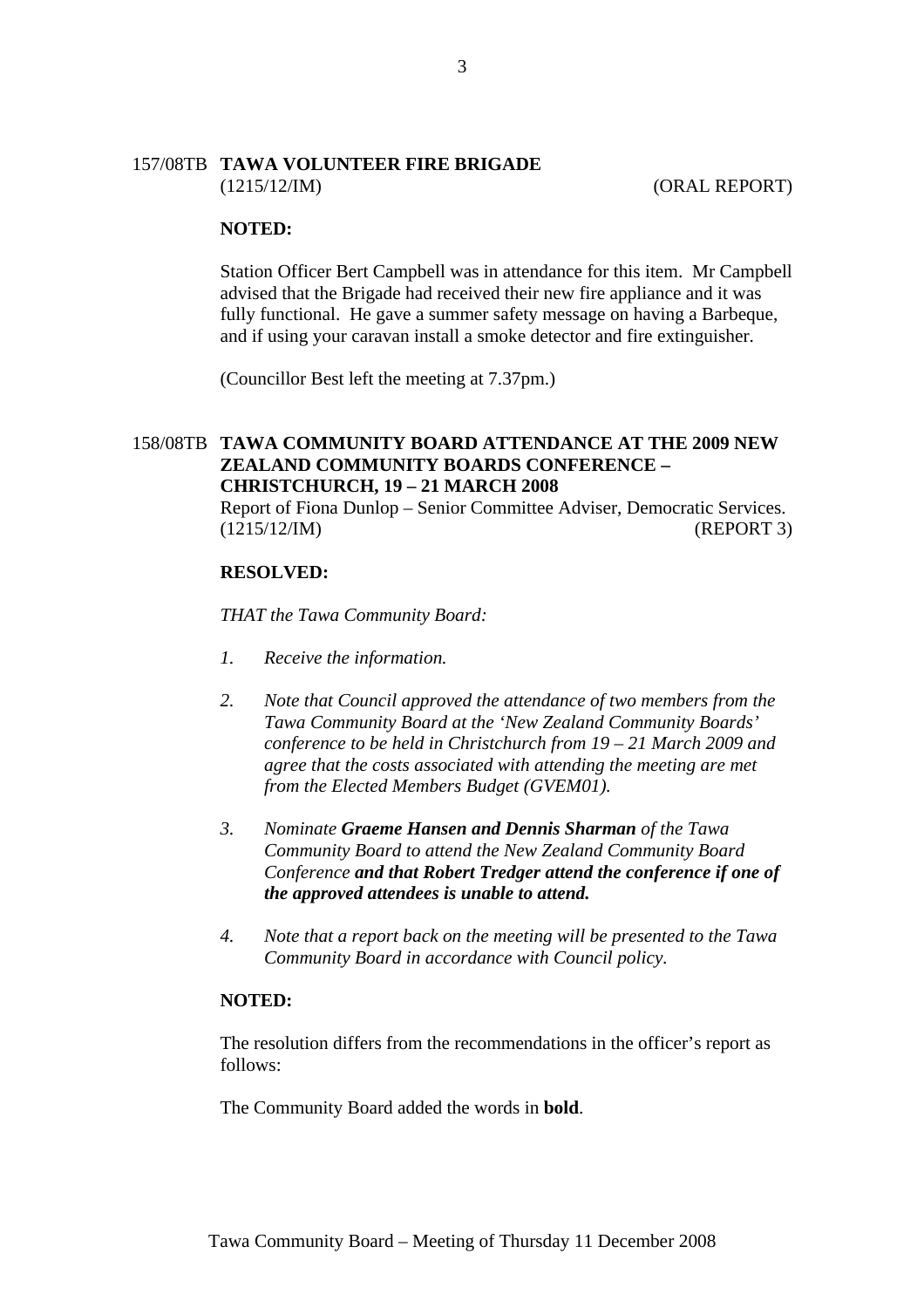## 159/08TB **RESOURCE CONSENTS APPLICATIONS AND APPROVALS, 4 NOVEMBER TO 2 DECEMBER 2008**  Report of Bill Stevens – Planning Manager, North and West, Local Area Planning. (1215/12/IM) (REPORT 4)

## **RESOLVED:**

*THAT the Tawa Community Board:*

*1. Receive the information.* 

## 160/08TB **CHIEF FINANCIAL OFFICER REPORT BACK**

Report of Neil Cherry – Chief Financial Officer. (1215/12/IM) (REPORT 5)

### **NOTED:**

Neil Cherry – Chief Financial Officer was in attendance for this item. During his report he updated the Board on the planning for the LTCCP.

(Councillor Best returned to the meeting at 7.59pm.)

## **RESOLVED:**

*THAT the Tawa Community Board:*

*1. Receive the information.* 

## 161/08TB **ROADING ISSUES**

(1215/12/IM) (ORAL REPORT)

## **NOTED:**

Graeme Hansen reported that himself and members of the Tawa Community Board Roading Working Party met recently and reported that they would like Wellington City Council to consider the following:

- Make all parks on Cambridge Street, in front of the Tawa Community Centre, 120 minute parking. Currently some are unlimited and some are 15 minutes.
- Repaint the Mobility Park symbol in front of the main doors in Cambridge Street
- Remove the 15 minute sign, and the time restriction down the side of the Tawa Community Centre (area 3) in the main carpark.
- Build a ramp where the steps from Cambridge Street enter the Tawa Community Centre Area 3.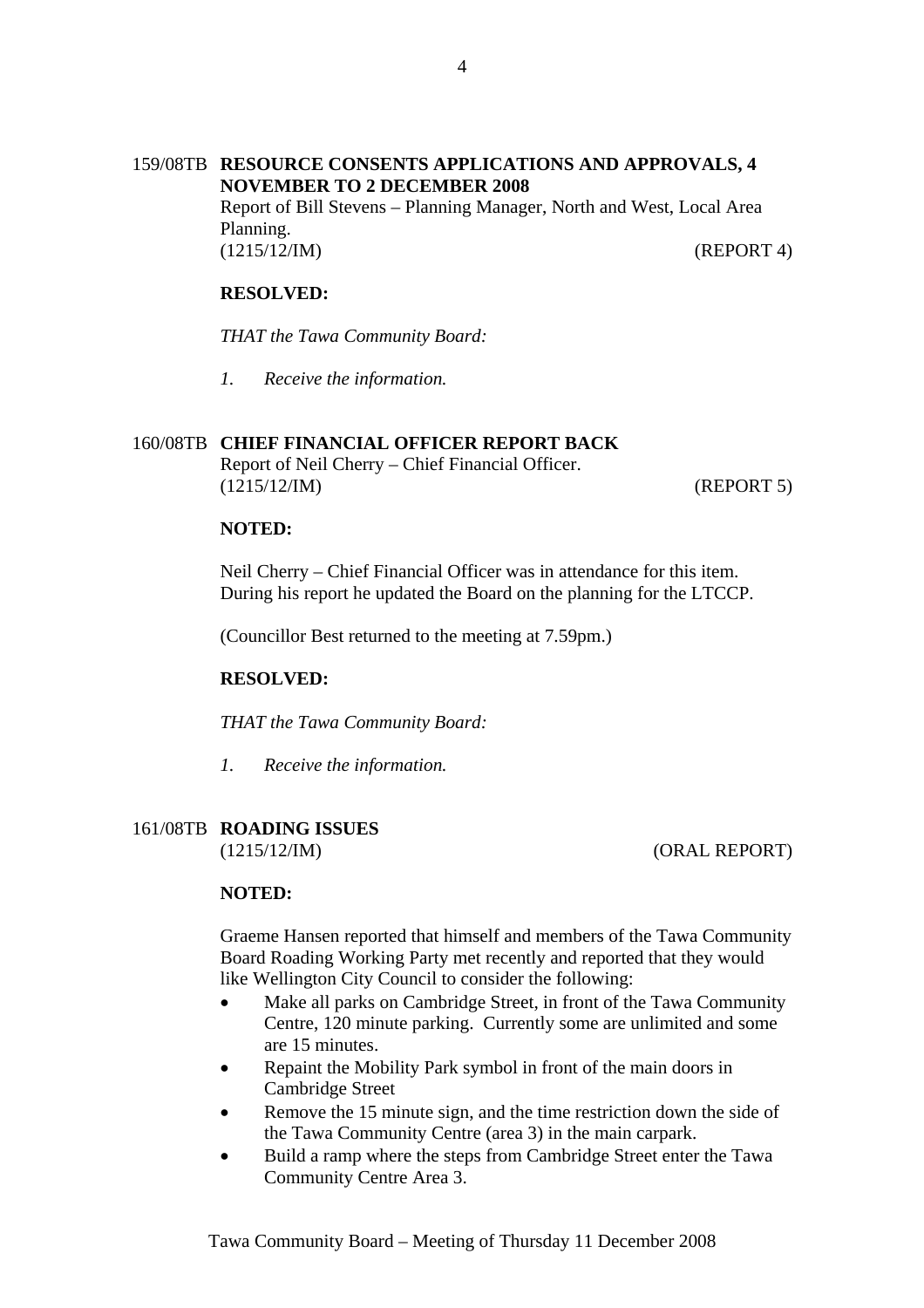He advised that there is concern that few drivers can tell 250 metres ahead that there is a school ahead and Central Government have deemed that signage is a Local Government matter. The Working Party felt that it is important, for the safety of children that motorists have as much warning as possible that they are coming upon a school, play centre, kindergarten or Kohanga reo and the Council consider:

Installing school zone signs 250 metres from the boundary of schools, play centres, kindergartens and Kohanga reo.

## 162/08TB **RATIFICATION OF TAWA COMMUNITY BOARD SUBMISSION TO WELLINGTON CITY COUNCIL BYLAW PART 9 – WASTE MANAGEMENT**

Submission of the Tawa Community Board. (1215/12/IM) (REPORT 7)

### **RESOLVED:**

*THAT the Tawa Community Board:*

*1. Receive the information.* 

## 163/08TB **REPORTS BACK FROM COMMITTEE/PORTFOLIO RESPONSIBILITY** (1215/12/IM) (ORAL REPORT)

#### **NOTED:**

Councillor Wain reported that the Johnsonville Mall Redevelopment Resource Consent will be publicly advertised. She also advised that the Plimmer Bequest paper was considered by the Strategy and Policy Committee at its meeting on 11 December 2008.

Graeme Hansen reported on the Roading matters in a previous item. He also advised that himself and Robert Tredger had met with Garry Poole.

David Darroch and Graeme Sutton advised that they had nothing to report.

Dennis Sharman advised that he would be catching up with each Board member regarding the Boards Strategic Plan.

Councillor Best advised that there had been considerable debate at the Strategy and Policy Committee meeting regarding Passport to Leisure. She advised that there had been a Centre of Excellence for Health Meeting and had been unable to attend.

Robert Tredger advised that he had had a meeting with Mayor Prendergast and that he and Graeme Hansen had also met with the Chief Executive. He

Tawa Community Board – Meeting of Thursday 11 December 2008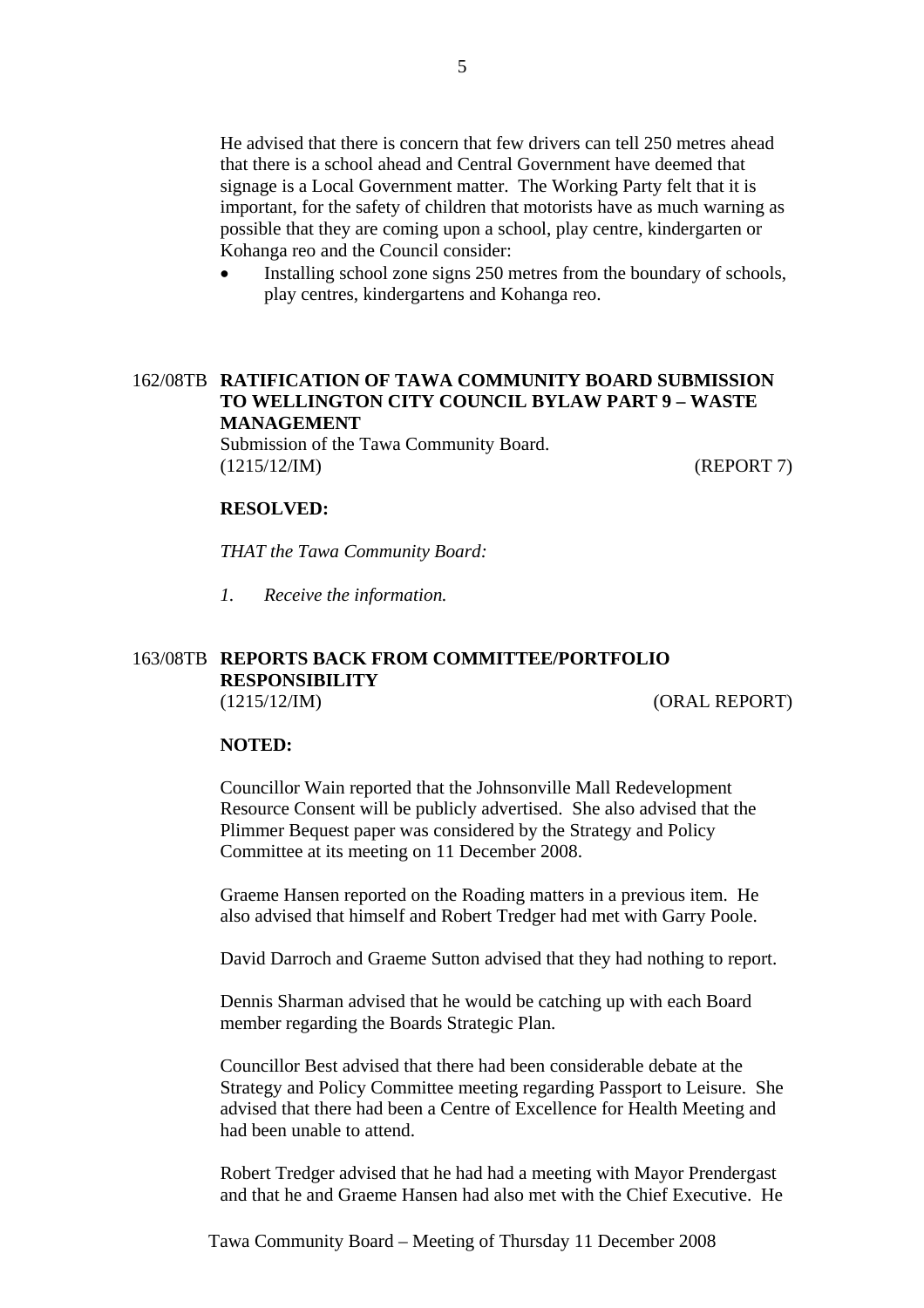attended the Council meeting on 26 November 2008 to seek Council agreement to send more than one Board member to the Community Board Conference in Christchurch in March 2009.

He thanked the Board members for being available to participate in the 2008 Tawa Christmas Parade.

He thanked Senior Committee Adviser Fiona Dunlop and Chief Financial Officer Neil Cherry for their work for the Board during the year.

## 164/08TB **FORWARD PROGRAMME**

Report prepared by Democratic Services. (1215/12/IM) (REPORT 9)

## **RESOLVED:**

*THAT the Tawa Community Board:* 

- *1. Receive the information.*
- *2. Approve and amend as needed, the draft work programme for the upcoming meetings.*

| <b>Meeting Date</b>        | <b>Items</b>                              |
|----------------------------|-------------------------------------------|
| Thursday 12 February 2009  | <b>Standing Items</b>                     |
|                            | <b>Community Speaker</b><br>➤             |
|                            | $\blacktriangleright$<br>Policing in Tawa |
|                            | Reports back from<br>↘                    |
|                            | Committees/Portfolio                      |
|                            | Responsibility                            |
|                            | <b>Traffic Resolutions (for</b><br>➤      |
|                            | <b>Board</b> input)                       |
|                            | Monthly List of Resource<br>➤             |
|                            | Consent                                   |
|                            | Approvals and                             |
|                            | <b>Applications</b>                       |
|                            | Director, Report Back<br>➤                |
|                            | ➤<br><b>Forward Programme</b>             |
| Thursday 12 March 2009     | <b>Standing Items</b>                     |
| Wednesday 8 April 2009     | <b>Standing Items</b>                     |
| Thursday 14 May 2009       | <b>Standing Items</b>                     |
| Thursday 11 June 2009      | <b>Standing Items</b>                     |
| Thursday 9 July 2009       | <b>Standing Items</b>                     |
| Thursday 13 August 2009    | <b>Standing Items</b>                     |
| Thursday 10 September 2009 | <b>Standing Items</b>                     |
| Thursday 8 October 2009    | <b>Standing Items</b>                     |
| Thursday 12 November 2009  | <b>Standing Items</b>                     |
| Thursday 10 December 2009  | <b>Standing Items</b>                     |